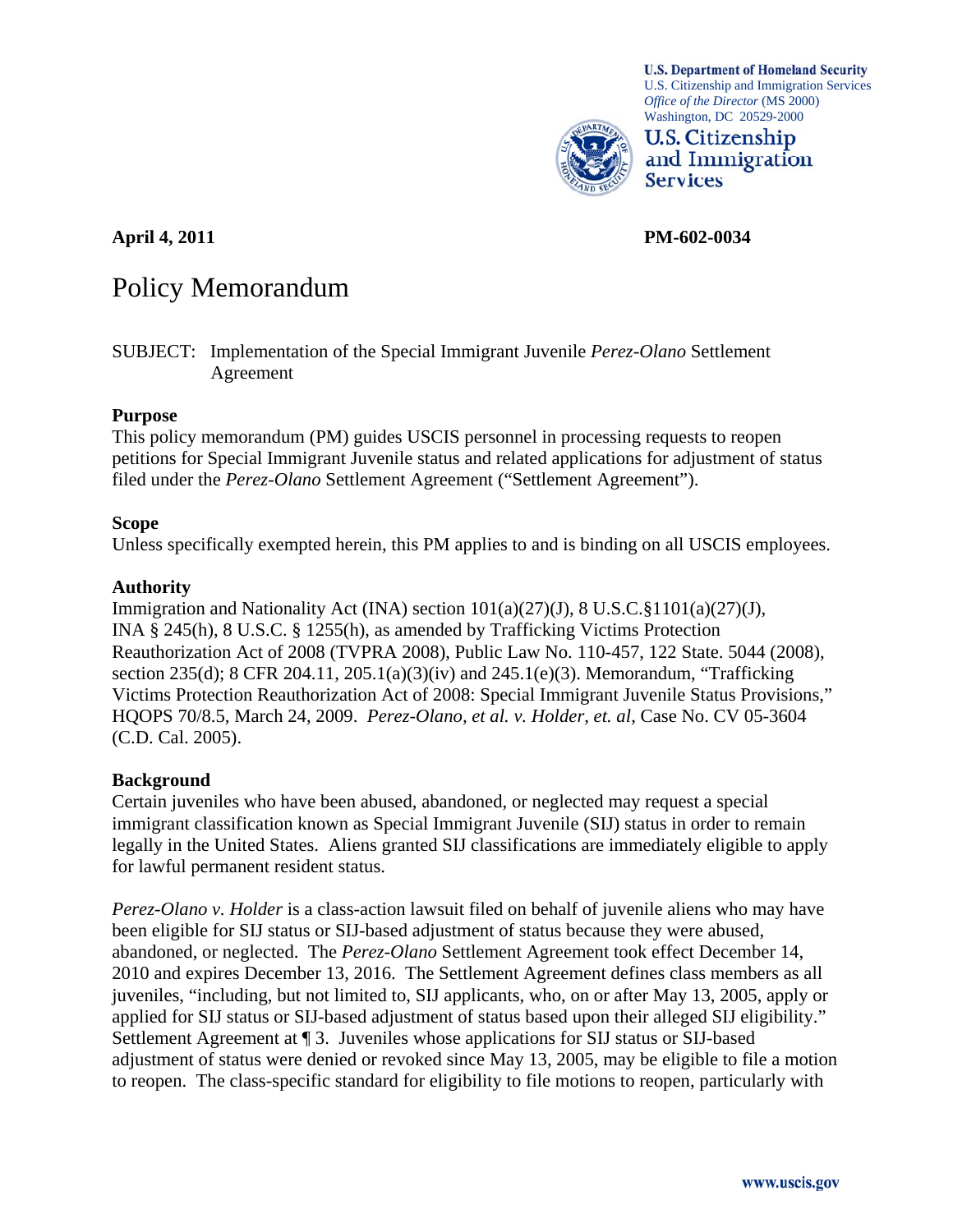regard to timeliness, is distinct from the general standards for eligibility to file motions to reopen under 8 CFR 103.5.

In accordance with the Settlement Agreement, USCIS will not, based on age or dependency status, deny or revoke any SIJ petition if, at the time the class member files or filed the petition, the class member was under 21 years of age and was the subject of a valid dependency order that was later terminated based on age. Similarly, USCIS may not, based on age or dependency status, deny an SIJ-based application for adjustment of status if, the class member files or filed the application when he or she was under 21 and was the subject of a valid dependency order.

In addition, to comply with the Settlement Agreement, this guidance applies to all SIJ petitions and SIJ-based applications for adjustment of status that are filed while the Settlement Agreement is in effect. USCIS will not, based on age or dependency status, deny or revoke any new, pending, or reopened SIJ petition if, at the time of filing, the petitioner was under 21 years of age and was the subject of a valid dependency order that was later terminated based on age. Similarly, USCIS may not, based on age or dependency status, deny any new, pending, or reopened SIJ-based application for adjustment of status if, the class member filed the application when he or she was under 21 and was the subject of a valid dependency order.

# **Filing Requirements**

Class members filing a motion to reopen under the Settlement Agreement will file Form I-290B, *Notice of Appeal or Motion*, with the appropriate fee or Form I-912, *Request for Fee Waiver,* if desired, at:

| <i>U.S. Postal Service (USPS)</i> : or                             | Courier/Express (non-USPS) Deliveries:                                                                                           |
|--------------------------------------------------------------------|----------------------------------------------------------------------------------------------------------------------------------|
| <b>USCIS</b><br>$\mathbf{P.O.}$ Box 5510<br>Chicago, IL 60680-5510 | <b>USCIS</b><br>Attn: Perez-Olano Settlement Agreement<br>or "POSA"<br>131 S. Dearborn $-3^{rd}$ Floor<br>Chicago, IL 60603-5517 |

When filing a From I-290B, class members are instructed to:

- Check "box F" in "Part 2," *Information about the Appeal or Motion*, and
- Write "Perez-Olano Settlement Agreement" or "POSA" in Part 3, *Basis for the Appeal or Motion*.

These specific Settlement Agreement filing instructions are posted on the landing page of the Form I-290B at [www.uscis.gov.](http://www.uscis.gov/)

The Lockbox will forward the Forms I-290B to the National Benefits Center (NBC) for standard pre-processing. The NBC will then route the Form I-290B and the underlying Form I-360, *Petition for Amerasian, Widow(er), or Special Immigrant,* and, if applicable, the Form I-485, *Application to Register Permanent Residence or Adjust Status,* to the appropriate field office for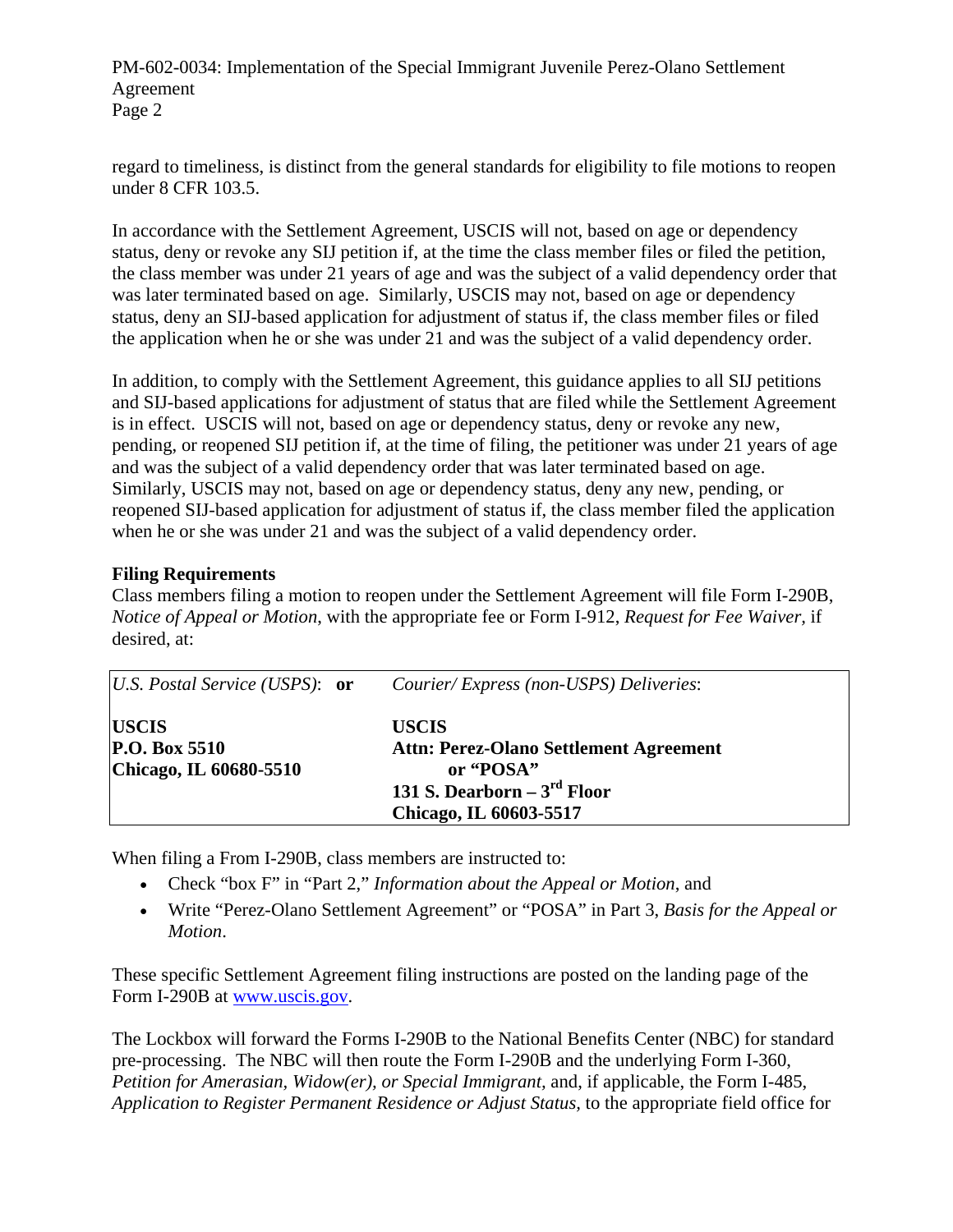adjudication, along with an appropriate cover sheet identifying it as a Settlement Agreement case. It is the responsibility of the NBC to forward the A-file to the proper field office if the juvenile has moved jurisdictions.

# **Adjudication**

The field office that denied the underlying Form I-360 and, if applicable, the Form I-485 has jurisdiction over each Motion to Reopen filed under the Settlement Agreement, as stated in 8 CFR 103.5(a)(1)(ii). If the applicant has moved to the geographical jurisdiction of a different field office, that field office assumes jurisdiction.

The immigration service officers (ISOs) will grant the Motion to Reopen if the case meets *all four* prongs of the following test:

- 1. The applicant applied for SIJ status or SIJ-based adjustment of status on or after May 13, 2005.
- 2. The applicant filed a complete Form I-360 for SIJ classification before his or her 21st birthday.
- 3. At the time of filing the Form I-360, the applicant was the subject of a valid order(s) issued by a state juvenile court within the United States that:
	- Made a finding of abuse, abandonment or neglect, or a similar basis found under state law (see Juvenile Court Orders below for more information); *and*
	- Determined that it would not be in the applicant's best interest to be returned to the applicant's or parent's previous country of nationality or country of last habitual residence; *and*
	- Did *one* of the following:
		- Declared the applicant dependent on the court, *or*
		- Legally committed the applicant to or placed the applicant under the custody of a state agency or department, *or*
		- Placed the applicant under the custody of an individual or entity appointed by a guardianship.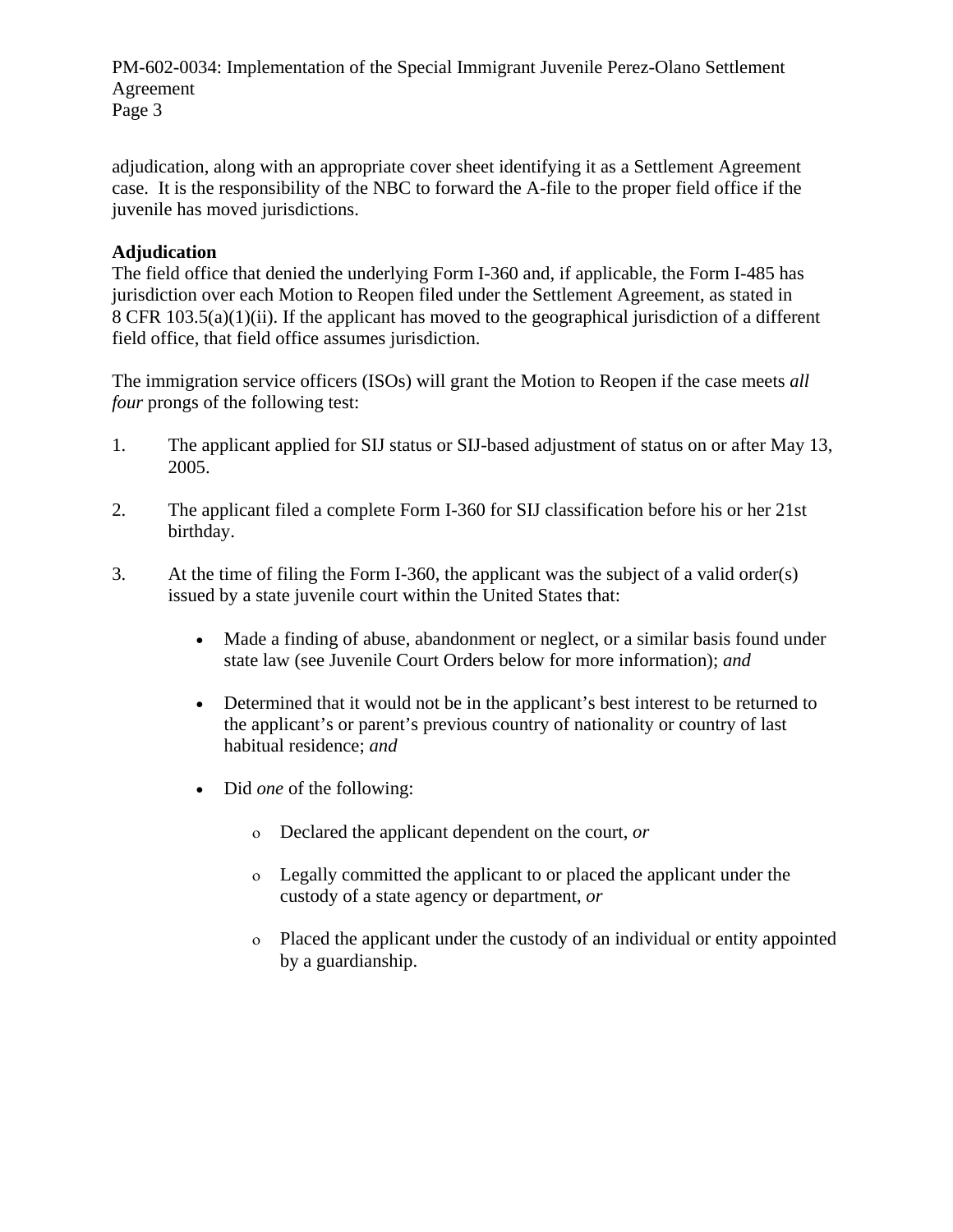- 4. The Form I-360 was denied or revoked *solely* because of *one* of the three following reasons:
	- The applicant, who was under 21 years of age at the time of filing, turned 21 years of age after filing the Form I-360 but before adjudication of the Form I-360 or Form I-485 (age-out); *or*
	- The applicant's dependency order, which was valid and in effect at the time of filing the Form I-360, was terminated based on age after filing the Form I-360 but before adjudication of the Form I-360 or Form I-485 (dependency age-out); *or*
	- The applicant did not receive a grant of specific consent *before* invoking the jurisdiction of the state juvenile court and the juvenile court order did *not* determine or alter the applicant's custody status or placement. As a reminder, specific consent from the Department of Health and Human Services (and, before December 23, 2008, U.S. Immigration and Customs Enforcement) is needed only if the applicant was in federal custody at the time the juvenile court issued the order and the juvenile court order altered or determined custody status or placement. (Such an order is more than a restatement of current placement; it requires a change to the applicant's placement.)

If the Motion to Reopen is granted, the ISO will adjudicate the Form I-360 in accordance with INA § 101(a)(27)(J), as amended by the TVPRA 2008, and in accordance with the Settlement Agreement.

Denials of a Motion to Reopen and of a reopened Form I-360 can be appealed to the Administrative Appeals Office. 8 CFR 103.5(a)(6).

# **Juvenile Court Orders**

Before enactment of the TVPRA 2008, INA  $\S$  101(a)(27)(J) required SIJ applicants to have been deemed eligible by a juvenile court for long-term foster care due to abuse, neglect, or abandonment. USCIS will not deny or revoke an SIJ petition or SIJ-based adjustment application on account of ineligibility for long-term foster care, as this is no longer a statutory requirement. But where a class member files a Motion to Reopen and the juvenile court order submitted in support of the original Form I-360 contains the outdated statutory language of eligibility for long-term foster care, adjudicators do not need to request an updated juvenile court order. Some Motions to Reopen will be from applicants who, due to their age, will no longer be able to invoke the jurisdiction of the juvenile court to obtain an updated order. In those cases, adjudicators can rely on the original juvenile court order to establish the current statutory requirement of non-viability of reunification with one or both parents due to abuse, neglect, abandonment, or a similar basis found under State law.